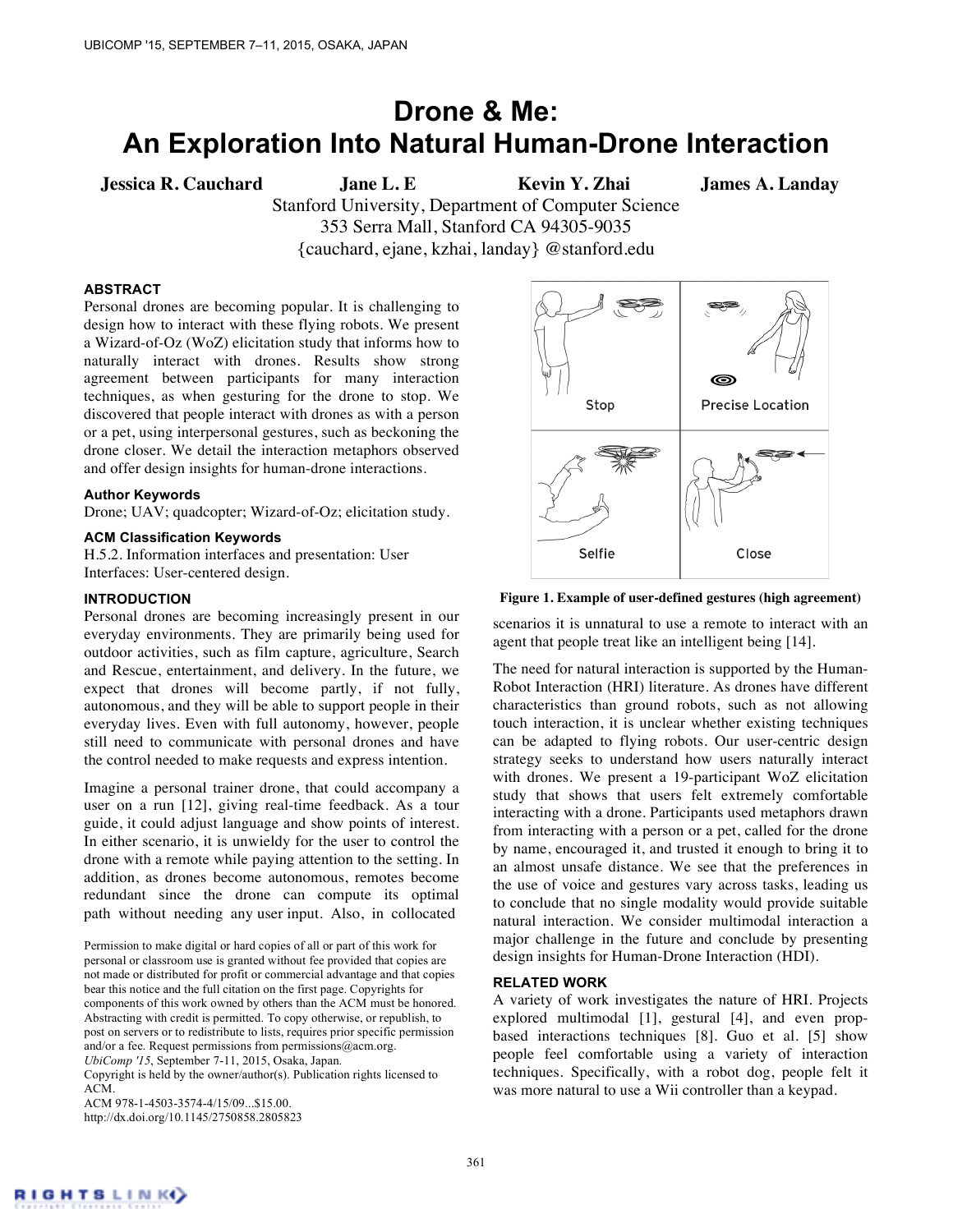HDI applications vary from running with drones [11, 12], filming [7], creating flying displays [15, 18], and looking at dynamically rechargeable flying objects [9]. Researchers have also explored communicating feedback, such as intent and directionality [19, 20]. Yet, there are major differences between traditional robots and drones, which can fly freely, and cannot safely be touched, requiring new interaction techniques that are well suited for drones.

Prior work investigated controlling a drone using face poses and hand gestures [13] as well as a multimodal falconry metaphor [14]. This last project leads us to believe that drones can be "socially" adapted and accepted. Others studied upper-body gestural interaction in a controlled lab where users were given specific interaction metaphors [16]. In contrast, we do not specify the type of interaction to obtain user-defined gestures.

There is a history of user-defined interaction techniques and gesture elicitation studies for new technology [2, 3, 10, 22], such as tabletops [23], mobile devices [17], and TVs [21].

## **USER STUDY**

To explore interactions and better understand the metaphors and relationships that occur when users interact with drones, we ran a user-defined interaction elicitation study.

# **Methodology**

We simulated the drone autonomous behavior and reactions to user input. We chose an outdoor space to operate the drone safely and with added flexibility compared to indoors or to pre-programming the drone's movements. The experimenter using the remote stayed behind the user but could not be fully hidden to keep direct sight of the drone and participant for safety reasons. We found that even with the WoZ, users felt in control of the drone. Each task was described on a card to avoid verbally biasing the users' actions and modality choices (Table 1). Users were asked to perform any action to get from start to end.

| <b>Name</b>  | Following                  |
|--------------|----------------------------|
| <b>Start</b> | The drone is flying around |
| End          | The drone is following you |

|  | Table 1. Example of a task as written on a card. |  |  |  |  |  |
|--|--------------------------------------------------|--|--|--|--|--|
|--|--------------------------------------------------|--|--|--|--|--|

To let users interpret the task freely, we did not show the effect of the actions (*referents* in [23]). For example, when getting the drone to follow, its comfortable relative position with respect to the participant was different for each person and seeing the referent could have biased the interaction.

# **Participants**

19 volunteers  $(12 \text{ m})$ , 19 to 38 y.o.  $(\mu=25)$  were recruited from our institution and nearby companies. Their training was in engineering (7), CS (6), other sciences (1), and nonscientific fields (5). They were rewarded \$15 for their time.

# **Apparatus, Setting, and Tasks**

We used a DJI Phantom 2 (29x29x18cm) with prop guards around the propellers. The study was run outdoors, partially protected from the wind by trees and a building. 18 tasks (Table 3) with different levels of complexity were presented in a random order to avoid interaction effects and to minimize the impact of learning and fatigue.

## **Procedure**

Each session lasted 1 to 1.5h. One experimenter filmed and interviewed participants while another controlled the drone. Participants were informed of the WoZ and we emphasized that they should ignore the experimenters' presence when interacting with the drone. We asked participants to not worry about technical capabilities and to interact in the manner that felt most natural for each task.

The instructions and the task cards (face down) were positioned on a stand. The participant picked up the top card and read it out-loud to confirm that they had understood the task. They would then interact with the drone. After each task, the participant was prompted to recall and explain their actions using a post-task think-aloud technique. Participants also rated their interaction in terms of suitability and simplicity. After completing the 18 tasks (Part 1), the participant was given a sheet with suggestions for interaction techniques. They were then asked to complete a second time 4 representative tasks (Part 2) that covered a range of category types and complexity (Table 3, blue italic). In Part 2, we looked at whether participants changed their interaction strategy after given suggestions.

# **RESULTS**

The data collected includes transcripts, videos, and posttask and post-experiment interviews during which we collected qualitative feedback on the users' experience.

## **User-Defined Gesture Sets per Task Type**

Out of the 418 interaction tasks, 4 were misunderstood by the users, and removed from further analysis. We found 216 unique interactions: 96 gestures (body gestures not restricted to hands and arms), 59 sounds, 53 combinations of gesture and sound, and 8 with a prop. Given the low usage of props, we do not count them in further analysis. We use gesture and sound only as they encompass the vast majority of interactions, as shown in Table  $2<sup>1</sup>$ .

| <b>Tasks Performed</b>        | Gesture | Sound | <b>Both</b> |  |
|-------------------------------|---------|-------|-------------|--|
| AĦ                            | 86%     | 38%   | 26%         |  |
| Representative tasks (Part 1) | 88%     | 37%   | 28%         |  |
| Representative tasks (Part 2) | 70%     | 57%   | 33%         |  |

**Table 2. Percentage of use of interaction modalities.**

Many participants initially expressed discomfort in talking with the drone. Gestures are quick and allowed for precise adjustments and continuous control throughout the interaction. Over the course of the study, participants felt more confident in the drone's ability. As illustrated by the

j

<sup>&</sup>lt;sup>1</sup> Note that rows do not sum to  $100\%$  because interactions that used both modalities are counted in all columns.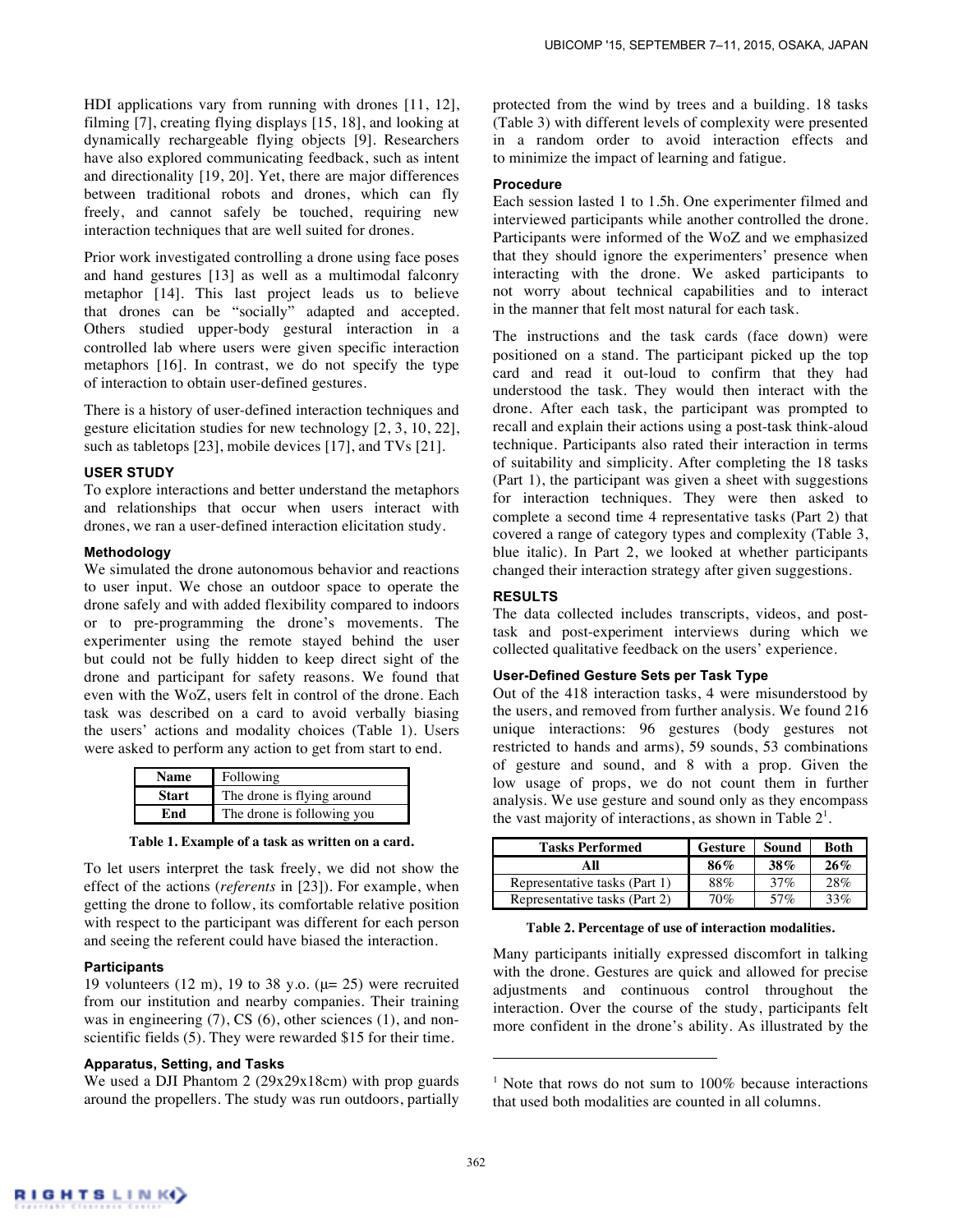increase from 37% to 57% in using sound for the representative tasks in Part 2, participants started giving voice commands. This suggests that rapport can be established, allowing humans to accept collocated drones.

We determine an *agreement score* per referent,  $A_r$ , per modality type, based on [22] where  $P_r$  is the set of proposed interactions for referent  $r$ , and  $P_i$  is the subset of identical interactions for that referent.

$$
(1) \t A_r = \sum_{P_i} \left( \left| \frac{P_i}{P_r} \right| \right)^2
$$

Table 3 summarizes the agreement scores per task and modality. For calculating agreement, we consider gesture and sound separately [10] to avoid overlap in counting individual interactions and using both modalities simultaneously. In a few cases, some participants built a sequence of gestures/sounds into their interaction. Each interaction is counted separately, resulting in some over-counting, causing some agreement scores to be greater than 1 (impacted scores highlighted in grey). Based on prior work, scores above 0.5 show strong agreement (44% of interactions, in bold).

| Category                                                      |                     | <b>Task name</b>                   | <b>Gesture Sound Both</b> |         |      |
|---------------------------------------------------------------|---------------------|------------------------------------|---------------------------|---------|------|
|                                                               |                     | Fly closer                         | 0.80                      | 0.61    | 0.28 |
| N                                                             |                     | Fly higher (to user's height)      | 0.24                      | 0.72    | 0.38 |
| a                                                             | Within              | Fly lower                          | 0.44                      | 0.69    | 0.38 |
| V                                                             | body<br>frame       | (from user's height)               |                           |         |      |
| $\mathbf{i}$                                                  |                     | Fly sideways (small delta)         | 0.40                      | 0.38    | 0.50 |
| g                                                             |                     | Stop by me                         | 0.87                      | 0.72    | 0.68 |
| a<br>t                                                        | body<br>frame       | Fly further away (far)             | 0.37                      | 0.48    | 0.36 |
| $\mathbf{i}$                                                  |                     | Outside Fly sideways (large delta) | 0.31                      | 1.00    | 1.00 |
| $\Omega$                                                      |                     | Fly to a precise location          | 0.65                      | 0.33    | 0.33 |
| n                                                             |                     | Fly higher                         | 0.30                      | 0.69    | 0.33 |
|                                                               |                     | Fly lower                          | 0.23                      | 0.67    |      |
|                                                               | General<br>motion   | Stop motion (when flying)          | 1.00                      | 0.80    | 0.68 |
| A<br>$\ddot{\text{c}}$<br>t<br>$\frac{1}{1}$<br>$\Omega$<br>n |                     | Land                               | 0.28                      | $1.16*$ | 0.33 |
|                                                               |                     | Take off                           | 0.32                      | 0.28    | 0.28 |
|                                                               | Relative<br>to user | Follow                             | 0.56                      | 0.42    | 0.43 |
|                                                               |                     | Stop following                     | 0.51                      | 0.28    | 0.22 |
|                                                               |                     | Get attention                      | 0.26                      | 0.72    | 0.22 |
|                                                               | Photo               | Take a 'selfie'                    | 0.37                      | 0.63    | 0.19 |
|                                                               |                     | Take a picture of a tree           | $0.94*$                   | 0.85    | 0.59 |

**Table 3. Tasks and agreement scores per modality.**

#### *Navigation Strategies*

For navigation, most people used a repeated waving or continuous sweep, mapping the drone's movement directly to their arm (as a pointer with a line extending out from the hand). Within the body range, people were more likely to use smaller motions with additional interactions using body parts as reference frames for the drone's target flying level. For specific locations, users initially hesitated pointing at the target or describing it verbally because of the lack of precision. As trust increased, they were more willing to depend on the drone's ability to identify its spatial context.

#### *Pictures*

Taking a photo is one of the most complex tasks. For selfies, many realized that on top of framing and focusing, a counter would be useful. This caused people to use sound to avoid interfering with posing (8 participants in Part 1 and 12 in Part 2). Yet, agreement scores were high across modalities. Almost all used the word "picture" for both selfies and photos. People often were less confident in their choice of gestures here, but in fact there were two that almost everyone used: 1. using two hands as a frame, 2. holding an invisible camera and clicking the shutter button. People also suggested having a screen on the drone or the use of props to frame or adjust camera settings.



"I strongly disagree "I disagree "Neutral I agree "I strongly agree

**Figure 2. Subjective ratings in percentage of participants for interacting with the drone using a 5-point Likert scale.**

## **Qualitative Survey Data**

Figure 2 shows subjective ratings for how natural, physically and mentally demanding the interaction was, how safe it felt and whether the participant felt in control.

90% of the participants stated they felt they were in control and 95% felt it was natural to interact with the drone. None of the participants reported being tired or feeling fatigue at any point in the study. Most participants were keen on continuing to interact with the drone. People commented on their own faults in properly directing the drone. *"It landed rather roughly and I didn't mean for it to, but that's also because I didn't really know what I was doing with my hand gesture" [P9]* or on the drone's abilities *"I don't know if the drone is looking at me" [P1], [I ran] "just to see if the drone would catch up to me" [P3].*

This illustrates that the WoZ was well received and did not affect the results of the study. Some mentioned being careful about not losing control [P8], worried about the drone's height as "*it could fall and break*" [P16], losing sight of the drone [P3, P14], or vice versa: *"It should know and be smart to not get lost, like a dog" [P13].*

## **DESIGN INSIGHTS**

Throughout the study, we found trends in terms of the interaction metaphors participants used as well as the feedback they gave on aspects of the interaction that they desired in the future. This section presents design insights based on these trends.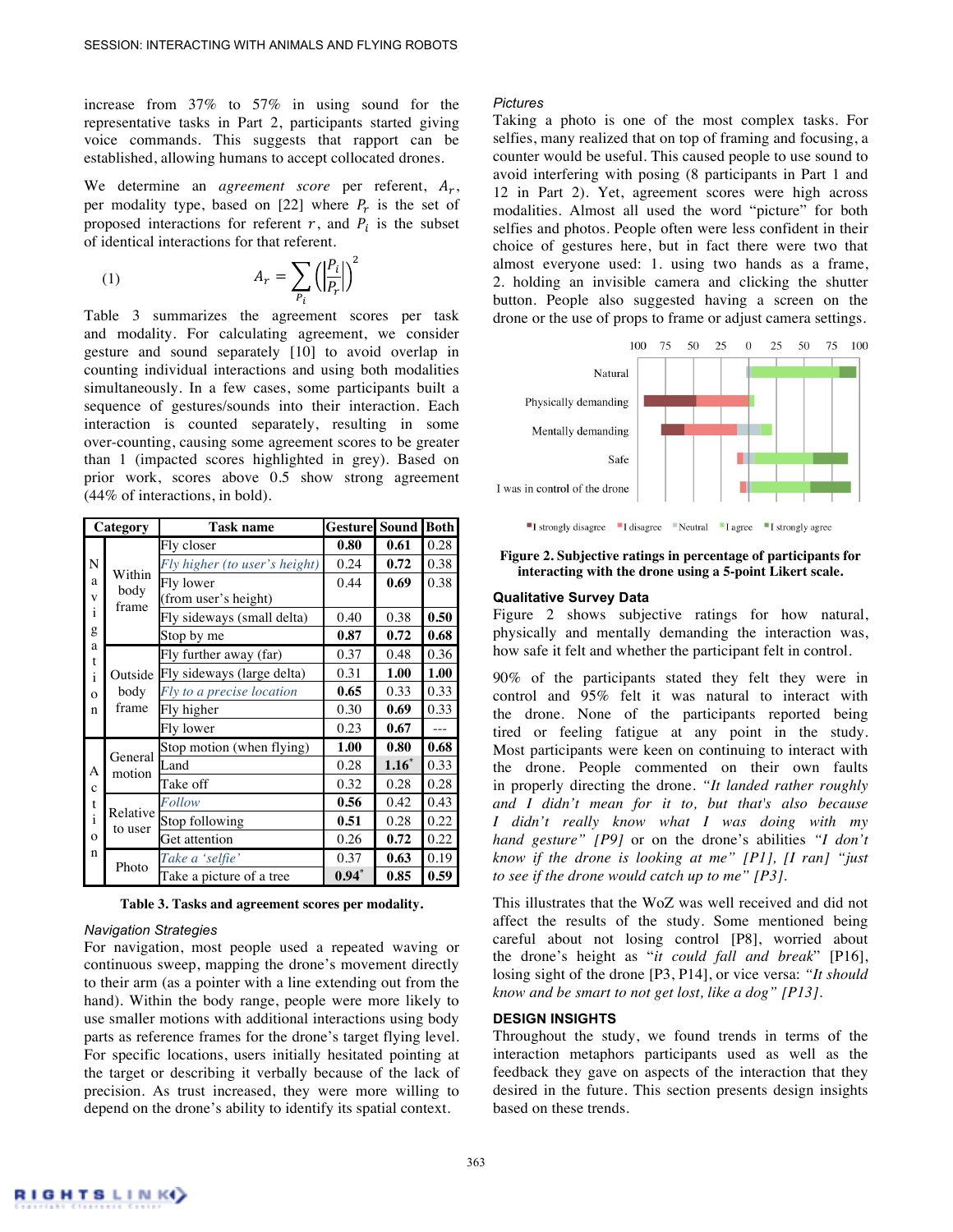#### **Interaction Metaphors**

Several interaction metaphors emerged during the study. We observed that users treated the drone as if it were an animate being: a person, a group of people, or even a pet.

## *Interacting with a Person*

The most popular metaphor was interacting with the drone as a person. All but one mentioned this analogy. We observed this phenomenon in the words used when talking to the drone: "ok, we're good", "let's go", "come this way" [P2], "please" and "thank you" [P5], along with the word "respect" when explaining their interaction in the post-task interviews and the fear of being impolite [P6]. One participant asked if they "should have been more gentle [with the drone]" [P7]. Some users cited task-specific metaphors, such as navigation tasks that felt like helping someone park [P2, P3, P8]; getting the drone's attention was like getting attention in a classroom [P1, P11] or a stadium [P16]; having the drone follow them would be similar to leading a tour group [P16]; and getting the drone to stop moving or following was like in the army [P8].

#### *Interacting with a Pet*

Another popular metaphor was interacting with the drone as if it were a pet, mentioned by 16 out of 19 participants. Most participants compared it to a dog: *"I'm almost starting to command it like I would a dog. Like, 'stay, go over there, go fetch'." [P18]*. Some participants also referred to the drone as mosquitos [P18] or bumblebees [P7] due to the noise it makes, while others thought of it as a bird [P1, P12]. We also saw this interaction strategy when participants called the drone by whistling at it like they would a dog [P5], talking about its "under-belly" [P10], and saying "all right boy" [P13] and "good job", "good drone" [P11] when the drone did what was expected.

# *Naming the Drone*

The pet interaction metaphor continued when [P8] said he would call the drone Nick, after his own dog. [P2] gave the drone an ID number, seven other participants decided to call it "Drone", while [P5] felt that "Ferdy" would be more appropriate. Similarly [P11] said she would call the drone to gets its attention the same way she would call a friend.

## **Safety and Proxemics**

When designing the study, one main concern was to ensure the participants' safety. We thought users might be afraid of the drone and be uncomfortable interacting with it. Instead, their reactions could not be further from our expectations. 16 participants reported feeling safe interacting with the drone (Figure 2). Some appeared more concerned about the drone's safety [P13, P15, P16]. *"I'm not really worried to get hurt, but I don't want to also hurt the drone"[P17]*. Similarly, as users became comfortable with the drone, they got closer to it than we expected. In our preliminary look at proxemics, 7 participants brought the drone within their *intimate space* (1.5ft), 9 in their *personal space* (4ft), only 3 preferred to have the drone in their *social space* (10ft) at closest, and none in the *public space* (> 10ft) [6].

We found several factors created discomfort, such as propeller noise or the wind they generated, and resulted in three users preferring the drone to be located in their *social space*. When asked what aspect of the drone made users uncomfortable, these participants again worried more about the drone's safety than their own. Participants also built trust with the drone, ensuring that it would stop when they would ask it to do so, *"The more that I learn to trust it, the more I would feel comfortable not saying as much" [P12].*

## **Feedback**

We did not implement a feedback system for this study. We found in a pilot study that participants wanted feedback for the "Take a photo" task. We added a nod where the drone tilts forward to signal that a photo was taken. Some users commented on the drone not being as still as they expected when stopped (hovering) and that an additional confirmation would help their interaction. Participants were specific about the type of feedback they wanted, using light or sound confirmations, such as a shutter sound for pictures [P5, P14], or responding "ok" or "I'm leaving" [P6]. [P13] suggested adding eyes to see where the drone is looking. Others asked for a display of what the drone is seeing (i.e., camera feed) on the drone itself [P9, P10], on a tablet/phone [P11], or on a head-mounted display [P17].

#### **Emergency Landing**

Several participants mentioned they would like an interface for emergency landing in case anything was going wrong or they had to immediately stop their activity.

#### **FUTURE WORK**

The next step is the implementation of the best technical solution to support multimodal Input/Output for HDI, taking into consideration the need for multiple modalities based on the context of use. The scenarios of use we described can then be implemented. We will also look at proxemics in the 3D space for HDI. As several users mentioned feeling attached to the drone, it would be interesting to further study human emotion towards drones and how they differ from interacting with ground robots.

## **CONCLUSION**

Given the current increase in popularity of personal drones, we need to create natural interaction techniques to best support users. We executed a WoZ elicitation study with nineteen participants performing a range of tasks with different levels of complexity, and found high agreement scores between participants on how they naturally interact with the drone. We found strong agreement on nearly half (44%) of the gesture, voice, and multimodal interactions that felt intuitive to participants. This was due to most participants interacting with the drone in a similar way to how they would with a person or a pet. We contribute a set of design insights to develop Human-Drone Interaction. We expect drones to become smaller and quieter so that they will resemble humming birds, flying by the user and coming into play when needed. Giving people natural, easy control will enable incorporating drones into our daily lives.